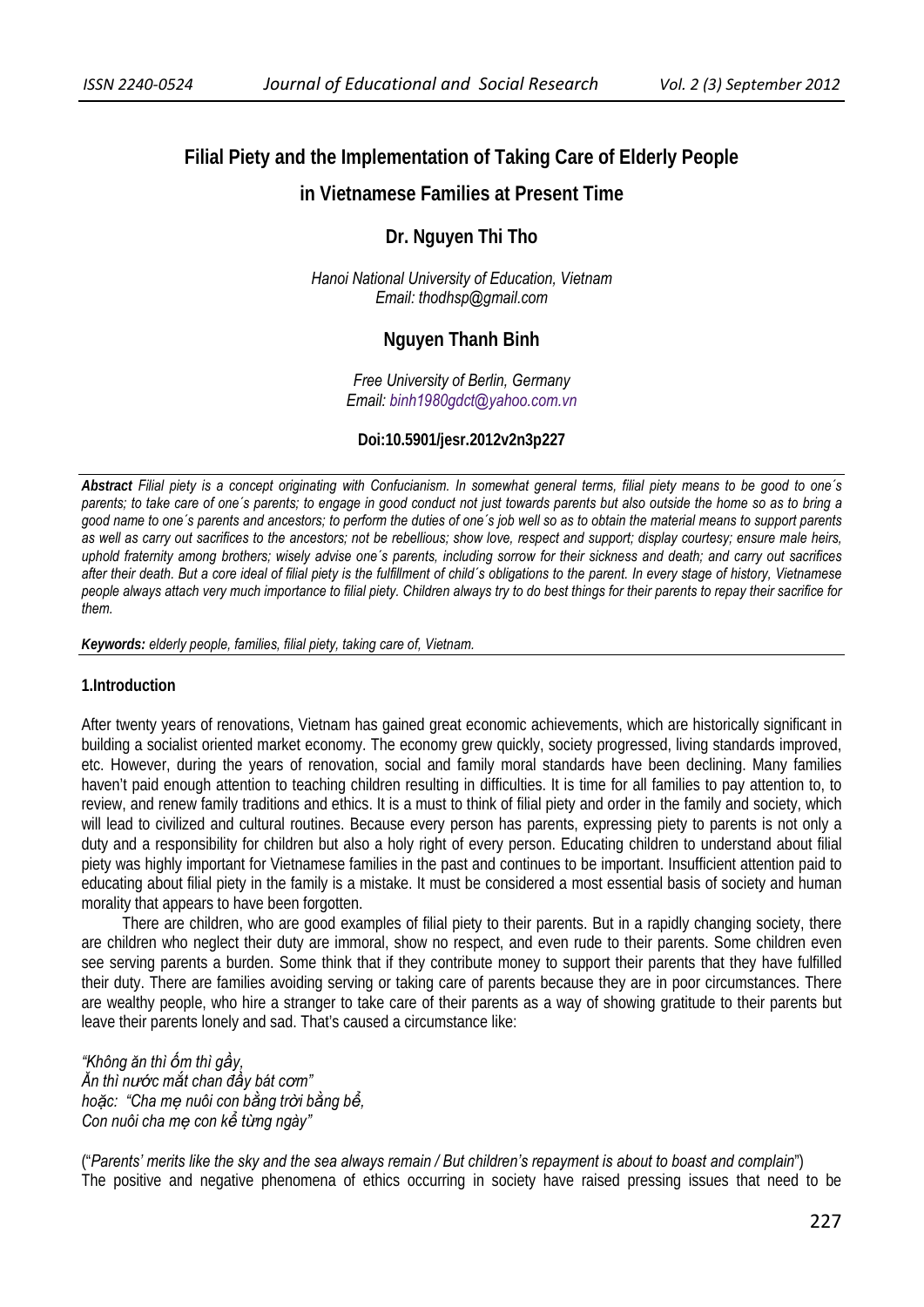addressed. Besides promoting good practices of filial piety from children to parents, we need to condemn and criticize children who maltreat their parents.

This article tries to clarify the practice of filial piety in taking care of elderly people in Vietnamese families at present time. To do it, firstly I introduce the definition of filial piety, and secondly I analyze the implementation of taking care of elderly people in Vietnamese families nowadays.

### **2. Findings**

### *2.1. Definition of filial piety*

"*Filial piety*" has a long history dating back to its association with ancestor worship. Later it was developed and institutionalized as a moral standard of Confucianism. Basically, "*filial piety*" is a positive sentiment, which means as a child you must show reverence and devotion to your parents. Regarding filial piety practices, despite the heavy influence of Confucianism, the Vietnamese have their own concept of "*filial piety*", which is not as highly strict and fixed as expected by Confucianism. Particularly, the "*filial piety*" tradition of the Vietnamese people was taken up and improved in the idealism and code of conduct of Ho Chi Minh. For Ho Chi Minh, the concept of "*filial piety*" had been revolutionarily changed. In the current conditions, I suppose we should further emphasize the role of "*filial piety*" in the family as well as in society. Filial piety should be taken on board and developed according to the spirit of Ho Chi Minh in association with the development requirements of newly developed families.

Traditionally, our great grandparents considered highly the need for the moral education of grandchildren with the primary emphasis on filial piety:

*"Làm trai nết đủ trăm đường, Trước tiên điều hiếu đạo thường xưa nay" ("As a man, filial piety is on top")* 

It means a person who shows no filial piety to his parents or grandparents, neither loves nor respects them and has difficulty in becoming an empathetic person loving those around him or her.

The responsibility and duty for grandparents and parents is summarized in the concept of filial piety. Filial piety is seen not only a top ethic but also an origin of happiness:

*"Điều hiếu đứng vững, Muôn điều thiện theo Phúc thiện đúng đạo, Phúc lành được gieo". (Xuân đình gia huấn) ("If filial piety is highly appreciated/ Followed by acts of charity/ Have luck and fortunate").* 

Accordingly, each an individual must follow regulations, family ethics and traditions, i.e. "*respecting the elderly and making concessions to the younger*". Any deviation from this behavior is considered neglect of their duty. According to Confucius, compassion is rooted in love and respect while love and respect are rooted in filial piety. When talking about the rule of kings, Confucius said:

"*Compassion grows if a person loves his relatives as much as he loves his parents, and so he is able to teach his people of filial piety. If a king teaches his people, he should start with the older citizens. A king who teaches his people with compassion is loved by and seen as a family member of his people. A king who respects older people is loved and then followed by his people. If a king worships his parents with filial piety in accordance with ethics, his morality is extended and he is obeyed by all his people*" (translated and cited from Nhan, 1999:18).

So, Confucius used filial piety as the core of moral education. According to Confucius, the practice of filial piety consisted of many requirements. *Firstly*, children must serve their parents when they get old and carry out traditional procedures when they die. Confucius said: "*When parents are alive, children serve them following rites; when parents die, children hold a funeral following rites; and as they worship, they follow rites, too*" (translated and cited from Sang, 2002:245). It means a child must show filial piety to his parents whether they are alive or dead. Confucius said children must serve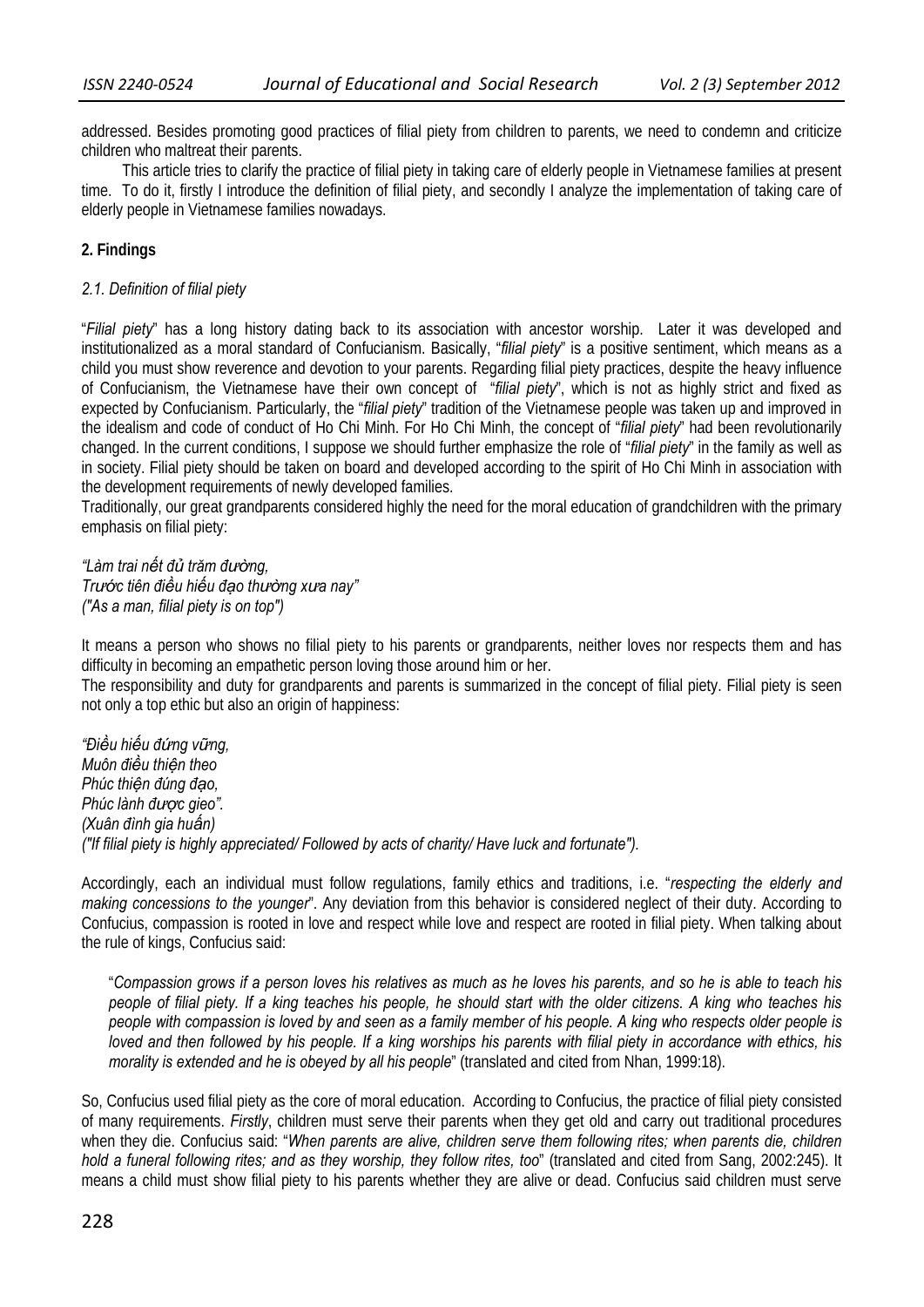their parents with respect, if not they are considered neglecting their duty. Even dogs and horses are raised, so to serve parents without respect is likely raising beasts. Therefore, it is the most important for children to serve parents with respect though children have poor quality rice to eat but their behaviors please parents, it is called filial piety. *Secondly*, children should have capacity and conditions to go on their father's career. Such a family is called happy. A father has a son and his son then should have a son, too. It means he should have a grandson, if not his family is called unhappy and his son is called no filial piety. Because it had paid too much attention to going on family name and due to historically limited awareness of human biology, Confucius' judgments were highly strict. *Thirdly*, as a child, he/she was not allowed to disobey his parents. In the early of Confucianism, the concept of filial piety was certainly positive. For example, Confucius said: "*As long as parents are alive, children shouldn't travel far away from home. If they do, they should tell their parents beforehand*" (translated and cited from Sang, 2002: 282). If parents have done something immoral, children should stop them in a peaceful manner. If parents don't accept their counsel, children should continue to show filial piety and be respectful of parents and patiently persuade them about the right things:

*"Những điều gì tốt trông cha mẹ nên, Những điều hư hèn trông cha mẹ khỏi"*  (*"Desire parents to follow good deed and to avoid bad deed").* 

Those humanitarian features are needed not only for earlier Confucian society but are also important for filial piety to parents in a modern society today.

According to Confusism, children who demonstrate filial piety are the ones who are able to follow their parents' will and ambition, learn good things from their parents, and are able to differentiate between good and bad things. Confucius said: "*Judge a child when his father is alive for will or ambition and when his father dies, look at his behaviors. If he remains himself unchanged for three years, he is called filial piety*" (cited and translated from Sang, 2002: 225).

When teaching filial piety, Confucius said it is a must to keep it being neutral. According to Confucius, parent worship doesn't mean filial piety. Filial piety should lead to morality because filial piety means moral. Filial piety and moral go together; therefore highly positioned persons in society should pay special attentions to piety. "*If a gentleman who has a high position is fully filial piety to his parents, his people will be oriented to morality, too; if a gentleman with a high position doesn't neglect his friends, the people will not be ungrateful*" (cited and translated from Sang, 2002: 358-359). Gentlemen are persons who have power and high positions and are good examples for others. If such people neglect their duty, they fail to make people compassionate.

Therefore, filial piety has a positive meaning and it originates from a traditional belief that children have to show piety to their parents. This emotional and moral requirement is widely popular in many nations - particularly for Eastern nations, including Vietnam. Vietnamese historical records have many good examples of children who demonstrated piety children to their parents.

In terms of the practice of filial piety, Confucianism heavily influences Vietnamese people. However, Vietnamese piety is unique. It is not so draconian or as rigid as Chinese Confucianism. Even Vietnamese people of older ages who were fully trained in Confucian ways, acquired the practice of piety adapted it and made it a value and a moral standard with a uniquely Vietnamese character.

For instance, in the Tran dynasty, when Tran Lieu was on his deathbed, he urged his son, Prince Tran Quoc Tuan, to avenge what he felt was a personal shame. Tran Quoc Tuan, however, ignored the personal shame, focused on national benefits, and kept concord with Tran Quang Khai to fight against the Mongol Yuan invasions to show gratitude to the nation.

On the occurrence of the Minh invasion, Nguyen Phi Khanh was captured and marched off to Chi Lang. Nguyen Trai followed his father to Ai Nam Quan. Nguyen Phi Khanh said: "*You must return to avenge me and the country. You shouldn't follow me to cry*". Following his father's words, Nguyen Trai went back. He spent days and nights thinking about avenging his father. He did his best to support King Binh Dinh to fight the Chinese invaders.

In the Nguyen dynasty, Phan Boi Chau nurtured his father's ambition, studied hard, and gained the first laureate to please his father who was on his deathbed. He extended his practice of piety for his father to his nation and people and engaged in revolutionary activities to become a patriot well known in the early 20<sup>th</sup> century. In the general, filial piety is expressed in lulling words for newly born babies:

*"Công cha như núi Thái Sơn, Nghĩa mẹ như nước trong nguồn chảy ra Một lòng thờ mẹ kính cha,*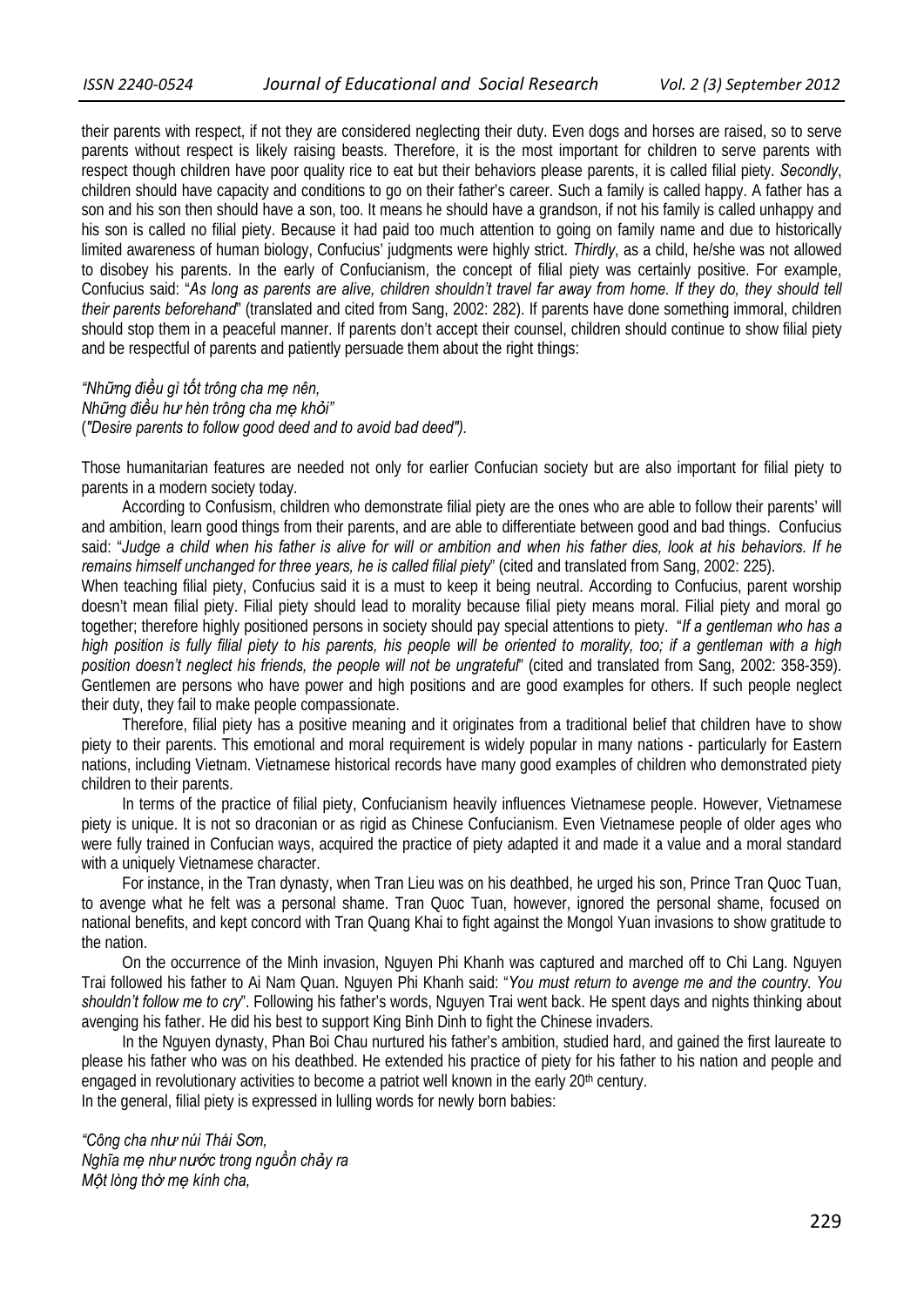#### *Cho tròn chữ hiếu mới là đạo con"*

("*The fatherly immense toil is as big as Thai Son mountain / The constant motherly devotion is similar to the stream of water flowing out from spring / You ought to honor your parents with all your heart / In order to decently fulfill the solemn precept of filial piety*").

Filial piety is very simple, practical and applicable to the masses. Sincere filial piety is just appropriate. Sincere filial piety means concern, care, and wishes for parents to enjoy good health, long life, and happiness. It also implies making efforts to maintain and take advantage of family traditions such as being grateful to ancestors, grandparents, and educating the generations to follow.

The tradition of filial piety was taken up and improved in Ho Chi Minh's philosophy and personality. Faith and filial piety as ethics were used in parallel and considered by Ho Chi Minh to be the highest standard of human behaviors. According to Ho Chi Minh's philosophy, the piety cited in the statement "*faithful to country, filial piety to people*" is not only the accomplished ethic of children for parents but also serving for all people and serving because of people. Children should show love for their parents and the parents of others. Ho Chi Minh said: "*The most revolutionary person is the most pious - the most dutiful and loyal. Why? If such a person doesn't take part in revolutionary activities, not only his parents but million parents of others will be oppressed by empire and feudal lords. We save not only our parents but also the parents of other and parents in the whole country as well*" (translated and cited from Ho Chi Minh Volume, 2000).

For Ho Chi Minh, showing filial piety to people means to be a servant of the people and take root of the people (see people as the fundamental in society). In the past, Manh Tu said: "*Loving people is the highest and the best, followed by love of the country and the last is love of the king*". This means that the advantage of filial piety is its acknowledgement of people being its root. Following Confucius, Ho Chi Minh didn't place himself higher than his people or apart from his people. For him, being loved by his people was the power. He always placed himself in the heart of his people, considered himself to be a servant of the people, and obtained public benefits in his life, his career, and the realization of the goals of the revolution: "*There is nothing more valuable than people in the world. There is nothing stronger than public union*" (translated and cited from Ho Chi Minh Volume, 2000). In other words, he changed people from the dependency on kings, lords and commanders into owners.

For Ho Chi Minh, the ideology of filial piety to the people no longer meant loving people as persons that need to be educated and given favors, but as people who need to be best served. That's why, it is necessary to be close, to respect, to learn from, to rely on, and be rooted in people. According to Ho Chi Minh, leaders should master an understanding of the masses of the people, understand their wishes, often care about improving their living standards and enjoy rights but fulfill responsibilities. For a revolutionary, a leader with such a moral attitude will be trusted, loved, respected, and certainly generate power for revolutions.

Regardless of having such a broad meaning, filial piety is associated with faith. Ho Chi Minh himself is an example of such an association. Depending on certain people, Ho Chi Minh defined the content of faith and filial piety appropriate to revolutionary duties. Ho Chi Minh was excellent and creative at inheriting the traditional piety of Confucius. For him, filial piety had been changed with a revolutionary meaning - filial piety to people included parents.

**In conclusion**, filial piety is a concept originating with Confucianism. In somewhat general terms, filial piety means to be good to one´s parents; to take care of one´s parents; to engage in good conduct not just towards parents but also outside the home so as to bring a good name to one´s parents and ancestors; to perform the duties of one´s job well so as to obtain the material means to support parents as well as carry out sacrifices to the ancestors; not be rebellious; show love, respect and support; display courtesy; ensure male heirs, uphold fraternity among brothers; wisely advise one´s parents, including sorrow for their sickness and death; and carry out sacrifices after their death. But a core ideal of filial piety is the fulfillment of child´s obligations to the parent.

Filial piety is a social norm that parents should love their children and that children in turn should love and respect their parents (Lew, 1995) to repay the comfort and aid received: "*Children were made to feel keenly that they owed parents a moral debt so immense as to be unpayable. A child was supposed to try to please his or her parents all the time and in every way, to increase their comfort, to accede to all their wishes, to fulfill their aspirations, to lighten their burden of work and of worry, and to comply with their wishes in all matters, great and small*" (Jamieson, 1993:17).

From that, we could define the filial piety is the responsibility of each person to respect their parents, obey them, take care of them as they age, advise parents, and of course to love them.

#### *2.2. The practice of filial piety in taking care of elderly people in Vietnamese families*

Since the old days, Vietnamese people attach very much importance to the man's morality education for their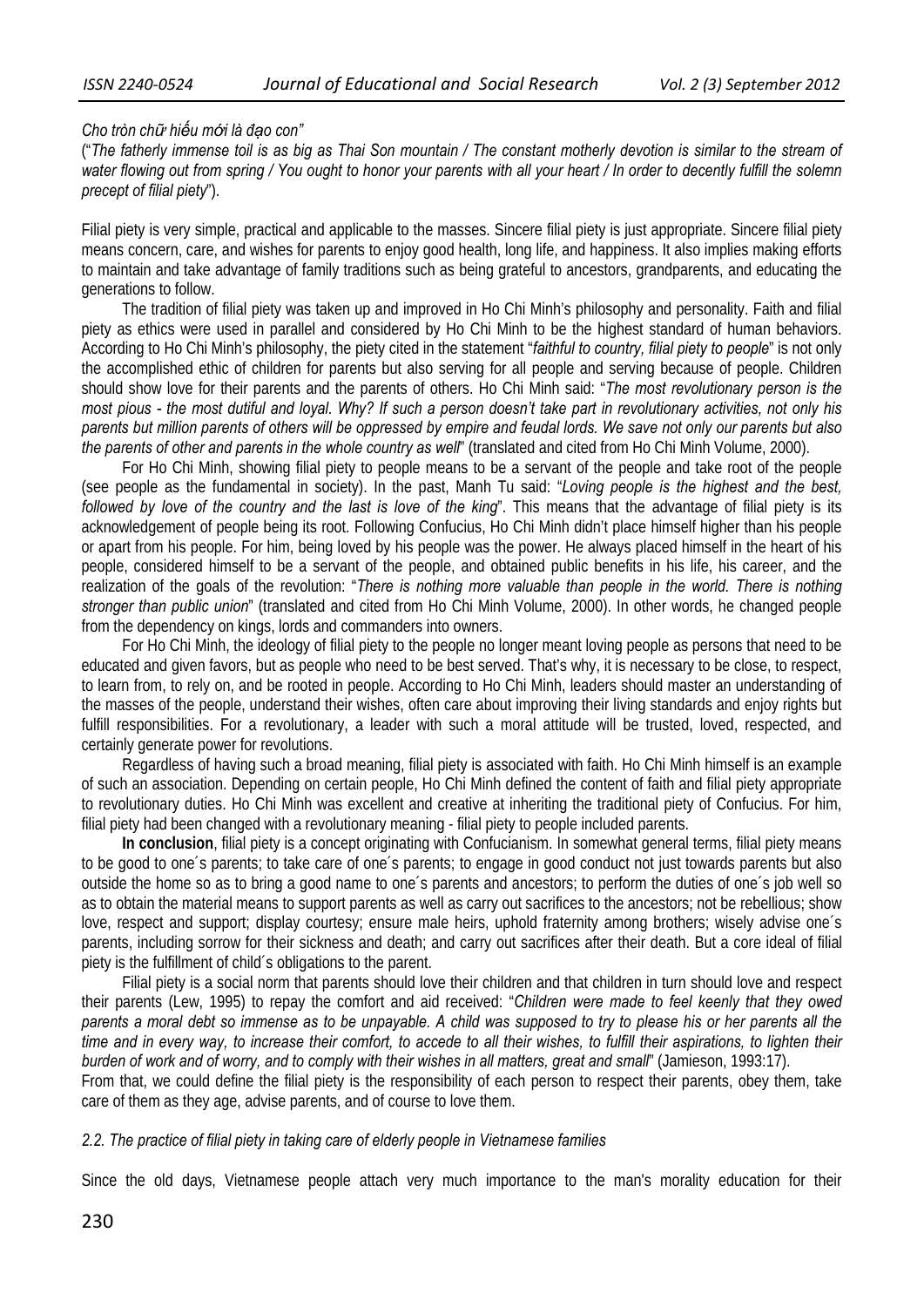descendants; especially "*filial piety*" is on top. Among the relations in family, the relationship between the later generation and the preceding one is the filial piety. Although that relationship trends to be changed by social change, its core is unchangeable including gratitude, respect, obedience, support, taking care of parents who have given birth, fostered and educated their children. That is attention, care, wish good health, long life, and pleasance for parents. It is also the endeavor to keep and promote the family's order, discipline and tradition, gratitude to ancestors.

Filial piety in Vietnamese families is expressed in many ways but highlights are as follows:

*Firstly*, children must be grateful to and respect their grandparents and parents in families. When they are alive, children must give respectful support, care to them. When they are older, such support and care must be more thoughtful. When they passed away, children must bury them properly.

*Secondly,* a child with filial piety is the one who know to protect himself, his moral behavior, health, especially to improve his moral behavior and knowledge to become the one with good personality, the person of great righteousness and generosity, bringing fame to his family. This child with filial piety must establish his position in life, have successful career of which his parents may be proud.

*Thirdly,* a child with filial piety is the one who never do anything which may cause negative influence on his family's honor, able to take over from his parents' career, continue their will, follow their good example, protect family's order, tradition and way of life.

In this article, we focus on the first way in realization of filial piety in Vietnam as this is considered prominent expression, the nucleus and basic meaning in the realization of filial piety in Vietnam families. It is children' care for the elderly in families. By that virtue, the filial piety in families is defined: "*Filial piety is respect, taking good care of parents*  wholeheartedly"<sup>1</sup>. Parents' love and sacrifice to give birth, foster and educate their children is so great which can never be compensated, higher than sky and deeper than sea: "*Parents' love and sacrifice to give birth, foster and educate children / Never forget all day and night/ Higher than sky and deeper than sea*" (Trai, N. 1952)

Children must show gratitude to their parents by performing specific action. When parents are alive, children must wholeheartedly support, always take care of, visit them; if unfortunately to live a beggarly life, hungry with only maize or manioc, children must try to provide parents with food and drink, give what more delicious, better for parents, desiring parents to live longer to receive repayment: "*Old mother lives in a thatched hut/ Only visiting her day and night makes children' mind easy*". The family education of feudal system of Vietnam highlighted: "*Parents are the most respectable ones/ Providing them with support and requital when they are old/ Never forget parents' grace/ Children must repay their parents*" (Cang, C.V. 2006 p. 181). Parents give birth, foster and bring up children, sacrificing their youth for their children's maturity, success. When children grow up, their parents are old, bad health, need good care from children. So many children are aware of this and repay their parents. They always pay attention, take care and encourage their parents, making them feel pleasant with their old age. There are the children who are very busy with their works but they have saved time to visit, to live with their parents, shared weal and woe with their old parents, learnt about their inmost feelings and expectation and repaid their parents.

*About the way of support*: The parents who are in good health, wealthy often live separately from their children. Those who are old and weak or poor live with their children. Children who are wealthy give their parents the best amenities; serve them the best delicious food and drink. Those who are poor still know to give their parents good meal. There are children who live and have meal separately from their parent but they give their parents money monthly as support. Those who live very far send their parents' gifts or money sometimes.

In material term, when parents are old, children must serve their parents wholeheartedly. As a child, he/ she has to know their parents' meal taste, depending on his/ her financial capacity, to cook what their parents want to eat. There are something to be noted that the elderly, with week teeth and stomach, so children should prepare for them soft, easily digestive meal which is nutritious and suitable to parents' taste. About clothing, elderly are easily affected by weather so children must prepare suitable clothing for their parents, wool clothing in winter, silk clothing in summer, help them feel strong enough to resist changeable weather. Special attention should be paid to parents' sleep, it is very difficult for the elderly to have good sleep and easily awake by noise, children must prepare appropriate bedding for their parents' good sleep, quiet during their sleep, go to bed after and get up before their parents.

There are children who are wealthy, have provide for their parents both materially and spiritually. These children have build house for their parents, buy necessary amenities for them including good bedding to use in frosty winter, give medicine when they are ill. In some families, the children who are wealthy invite their parents to travel around the country or abroad. Some children who are not so wealthy but have repaid their parents with many deeds, which make others

<u> 1989 - Johann Barn, mars eta inperiodo</u>

<sup>1</sup> Institute of Linguistics (2004). *Vietnamese dictionary,* pp. 439.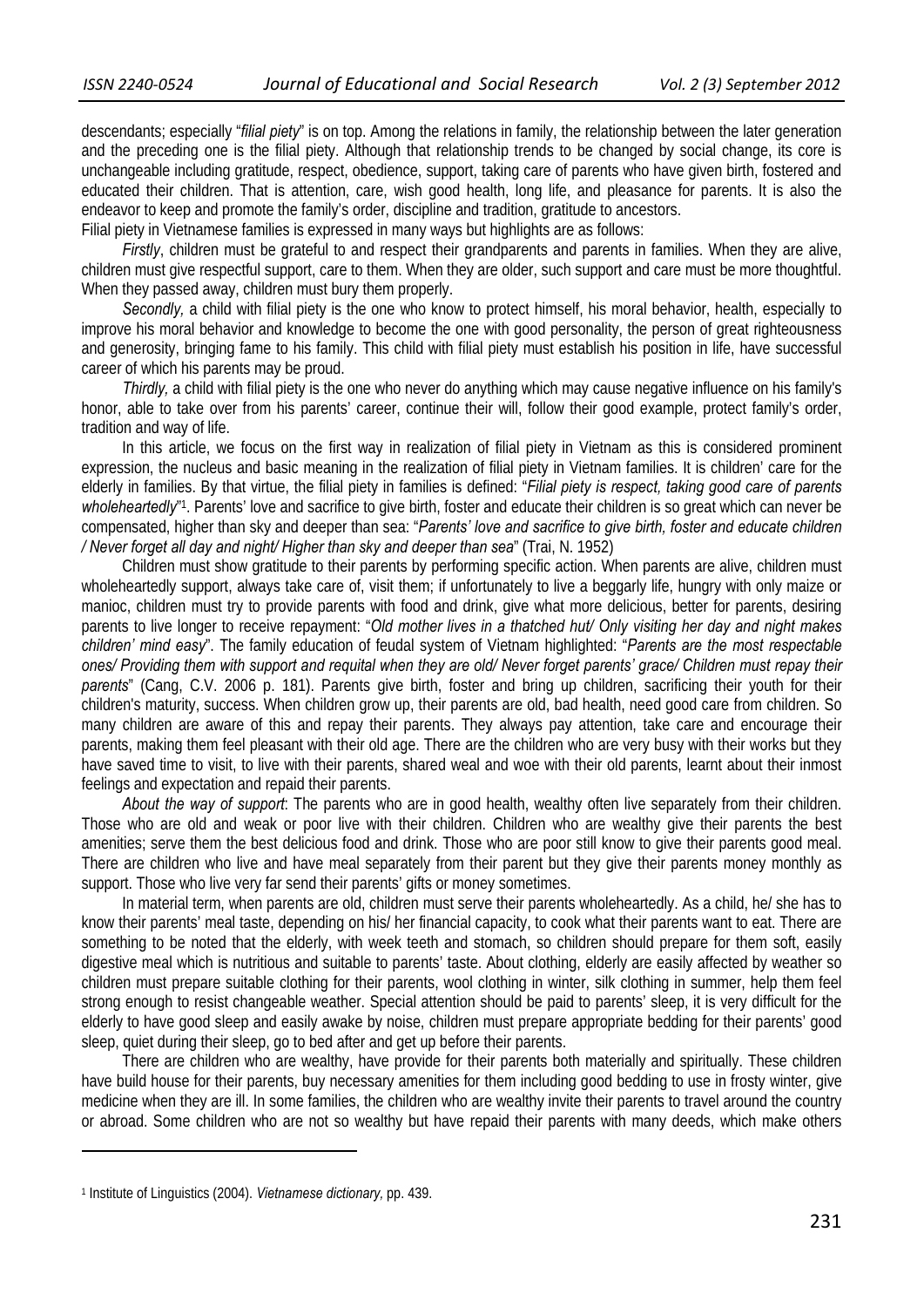moved.

Everyone has to go through birth, aging, disease, and death. When parents are sick, children must take care of them conscientiously, invite doctor, buy medicine for parents. Some elderly suffer from hemiplegia, cannot take care of themselves, have meal and relieve themselves at the same place. The children who have parents like that should not be fearful of serving their parents, should remember that when we were a small child, our parents were not fearful of serving us.

In the morning of 22<sup>nd</sup> August 2007, the fourth National festival of dutiful children opened in Ho Chi Minh city. There were 196 delegates of so many dutiful children from many provinces and cities of the country, of whom 65 distinguished dutiful children have been awarded certificates of merit by the Central Committee of Vietnamese fatherland front2.

Mr. Vu Dinh Dau, 63 years old, living in Hoang Mai district, Hanoi has also been commended as a dutiful child. He has 3 children, 6 grandchildren but he by himself cooks meal for his parents who are 100 years of age. He shared the experience to take care of elderly: "*The elderly are always fear of being stranded because they think they are unnecessary so we have to give them due attention, carefully explain for them to understand. Food must be soft, vegetable must be washed by ozone machine*".

Mr. Bui Quang Tuan, a teacher in Binh Hoa commune, Chau Thanh district, An Giang province. He is 37 years old, not married. He said: "*Everyone wants to get married but I am too poor, have not thought about getting married ye*t". His family has 6 children, 3 younger sisters got married, and two elder brothers have to earn living far away. Only Mr. Tuan stays at home to take care of old mother.

Mr. Nguyen Thanh Tam (28 years old, living in residential quarter 2, Thoi An ward, district 12) is another dutiful child. Everyday, he takes care of his adoptive parents as his biological ones. Since the day when his adoptive mother suffered from fatal disease, cannot sit or walk, Mr. Tam is both bread - winner and does housework. The daily unnamed works such as going to market, cooking meal, extracting medicine, washing their parents have taken all time of a young man. However, he always says with fun: "*Not only girls are capable of doing housework, boys can go to market, cook meal, medicine, wash parents!*".

On old days, it is said that filial duty a child must: "*fan parents when it hot, warm up when it is cold, visit them day and night*". Fan means in hot summer, children must stay up all night to fan their parents; warm up means in frosty winter, bedding is cold so children must lie down in bed for it warmer for their parents to have good sleep; visit day and night as the elderly are not as strong as young people. They may be in good health in the evening but may be ill the following morning; their health is changeable so children must visit their parents in the morning and in the evening to know their condition of health, to give them medicine in timely manner. Above is material repayment and about spiritual aspect, children must repay with all their heart. We have to understand that elderly always feel inferiority complex, self-pity when their children do not give them due attention. Therefore, children must conscientiously take care of sick parents and always talk with them. If children live far from parents, sometimes children must call to know their parents' condition of health because if we don't do so when our parents alive, we will have no more opportunity when they passed away.

Another reason, the elderly are always fear of sorrow and do not want nuisance to happen because it is very difficult for them to forget, to move such sorrow out of their heart once it happened. Therefore, children must try their best not to do wrong thing, which may make their parents be sad.

It is said that: "*Grass grows on soil, bad habit in elderly*", parents at old age always feel aches and pains, pullbrained, unpleasant, sometimes they scold their children not for justified cause or even they have just been fed but said that they have not been fed, etc. Children must understand and sympathize with parents every time they changes their mood, not bear a grudge against parents. Filial piety, firstly, children must be always observe parents' intention and must not make them feel sad and worried.

Children must try best to live a moral life and studious, make parents feel pleasant because elderly are always happy when their children are dutiful and successful. Moral life and success of children are always invaluable gift for their parents, are happiness and pride for their parents at old age.

Children should respect their parents' pleasures and hobbies because young people have their own pleasures and elderly also have their own pleasures. For example, the parents who settled down far from their homeland always want to come back to their native land, children must save money, provide them with favorable condition, to satisfy their expectation. This means as a child, he or she must respect parents' hobbies and expectation and try best to meet their needs to make parents happy.

<u> 1989 - Johann Barn, mars eta inperiodo</u>

<sup>2</sup> Dan Tri newspaper, 23rd August 2011.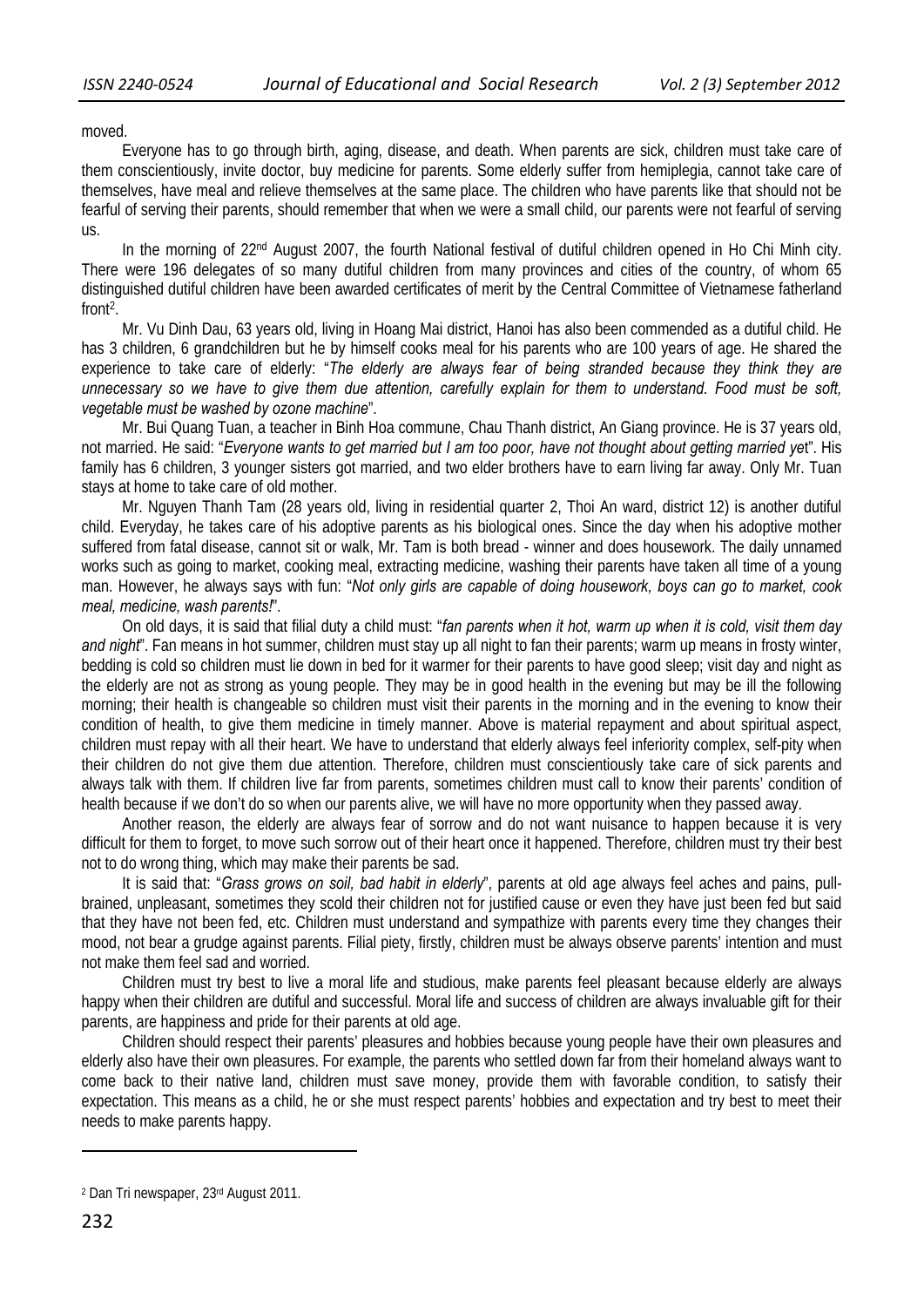A higher level of repayment is spiritual repayment, a child with full filial piety is the one who become the spiritual support for his or her parents depend on.

Filial piety is one of moral standards, which must be done originated from the heart, voluntarily, regarding it as essential need. Public opinions always commend, encourage, wake up human conscience in realization of filial piety.

Over the current years, with the country's development, children have better financial condition to realize filial piety. Many children who have strength of will, great learning, high social position, have provided for their parents both material and spiritual life, help their parents spend their old age peacefully. Nowadays, in addition to good financial condition, many families are happy with their good spiritual and moral life, preserving their family tradition, which become the very strong support for each family member.

In every stage of history, Vietnamese people always attach very much importance to filial piety. In a festival of dutiful children held in Thanh Hoa province, a middle-age child said that: "*Love, respect old parents, aware of their great love and sacrifice. I always teach my children to be dutiful, grateful. I hope such dutifulness will make our parents live longer. I think: regardless of how old we are, if our parents passed away, we are orphaned. I am always awake of my duty as child, desire to provide for my parents and receive advices from them*" (Kiet 2006 p. 120).

Or in history of Vietnam, the story "*Chung cake, Day cake*" has showed parents' credit to give birth and bring up their children. Lang Lieu, the eighteenth prince, a dutiful, good-natured child has given his father, the King, Chung cake and Day cake. Chung cake symbolizes the earth, Day cake symbolize the sun, considering parents' love and sacrifice as high as sun and as wide as earth, protecting their children to live a peaceful life. Therefore, Hung King agreed to entrust him with throne. Such awareness is a part of national culture to build a long-standing moral standards and principles. Chung cake and Day cake became one of traditional products, an evidence of moral standards. These cakes are always offered to ancestors in occasion of Lunar New Year holiday and annual holidays and festivals.

For all the children, the important thing is showing love and attention to their grandparents, parents both material and spiritual aspects, especially their spiritual life. As for the elderly, it is very important to take care of their spiritual life, encourage and console them. Only grandchildren and children can give the best consolation to their grandparents and parents. When parents are old and week, sick, their children' care and help are much more valuable than tonic of any kind or expensive gifts. Meaning of support, repayment for grandparents and parents is not valuable over money but sincere heart. Love and respect are the most important for the children to foster and take care of their parents. Children' love and filial duty, repayment make parents have peace of their mind, not feeling lonely. Parents find themselves in their children, their contribution to the society.

In Vietnamese fold verses, moral standards demonstrated the national cultural tradition have been agglomerated over many thousands of years. With simple and easily understandable words, parents' love and sacrifice have been highly praised, fold verses are not academic literature but simple and popular over so many generations: "*Parents' love and sacrifice are so great/ Fostered us since early days/ Children must show deep gratitude to parents*".

If we wish our parents had creditability, we have to establish our position in life by learning a trade or pursue higher education, which will benefit the community and society, satisfying our parents' expectation.

In the present context with so many complicated changes and difficulties, beside the dutiful children with benevolence and righteousness to their parents are the ones who are irresponsible for taking care of their parents, absorbed in pursuing personal purposes, not fulfilling filial piety as a child. These children are usually criticized: "*Why you leave your old mother alone/ Who tidy up bedding for her sleep/ Who make tea for her*". Especially some children who have left their parents alone but when parents passed away, they organized luxury funeral have to come under heavy criticism by the community. These children are considered great filial impiety: "*Not feed parents when they alive/ Luxury funeral when they dead*". In other words, they seemed not to know filial piety. They only know how to satisfy themselves, unintentionally or intentionally forget their responsibility to their parents.

Some children have understood filial piety as cold as marble. In 2008, in the media such as television, newspaper, etc. some heart-breaking stories about filial piety have been reflected, which make everybody, who has good judgment have to meditate. That is the son beats and ill-treats his biological mother when she was 85 years old3. Or Vinh Phuc Province People's Court has just heard and tried the last case, rejecting the petition submitted by Mr. Ngo Xuan Thanh who claimed his mother to repay him money that he has fostered his mother4. This may be the "*rare*" information that son claimed his mother for nearly VND 150 million and asked half of the house of gratitude presented by the local government for the martyr's mother. The case that Mr. Thanh claimed his mother, Mrs. Truoc for fostering money calculated from

<sup>&</sup>lt;sup>3</sup> News Program -Vietnam Television, evening 19<sup>th</sup> November 2008.<br><sup>4</sup> Vietnam News Agency, 19<sup>th</sup> June 2008.